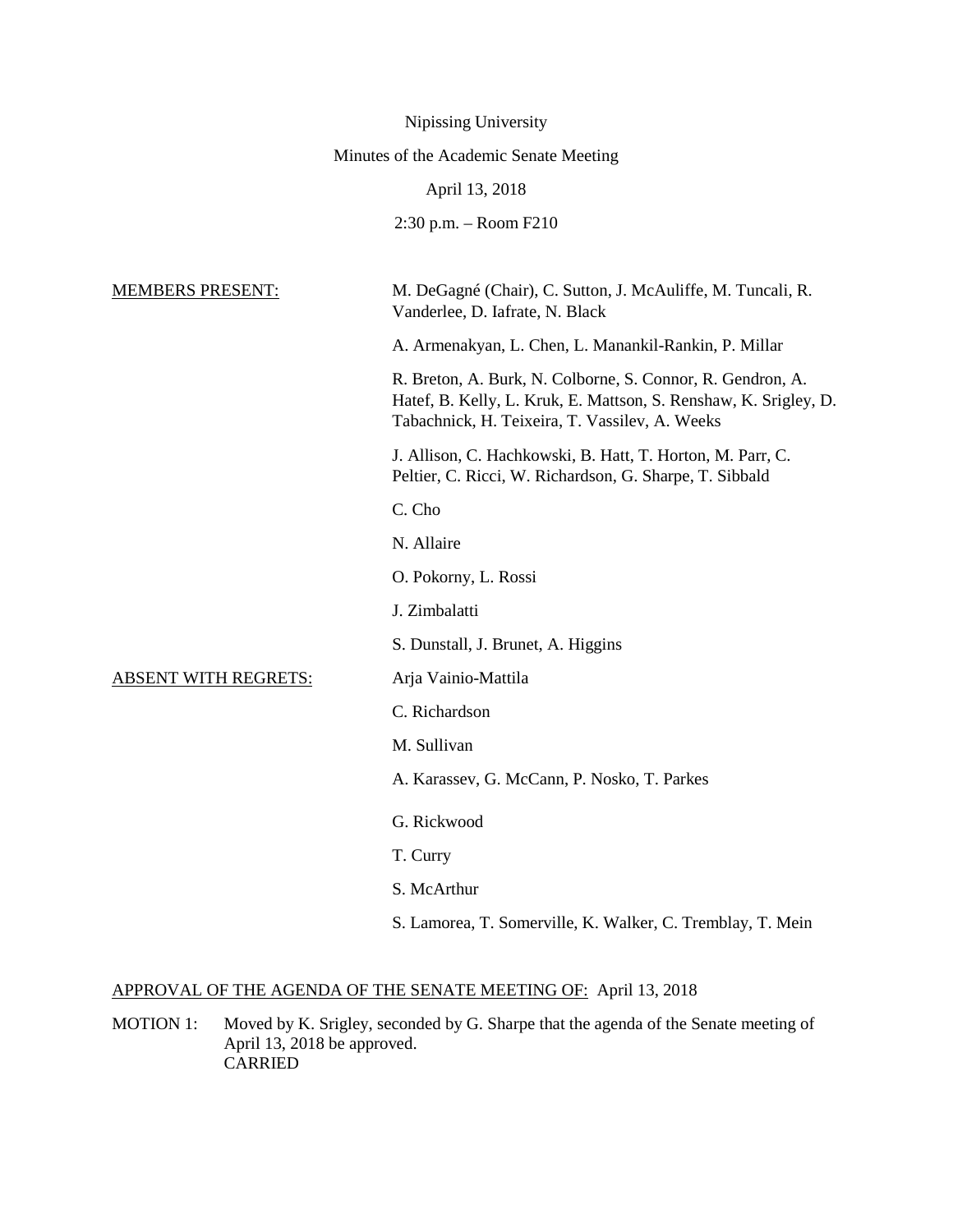## ADOPTION OF THE MINUTES OF THE SENATE MEETING OF: March 9, 2018

MOTION 2: Moved by R. Gendron, seconded by L. Kruk that the minutes of the Senate meeting of March 9, 2018, be adopted. CARRIED

## BUSINESS ARISING FROM THE MINUTES

There was no business arising from the minutes of March 9, 2018.

## READING and DISPOSING of COMMUNICATIONS

## *Statement on the Importance of Collegial Governance at Nipissing:*

Collegiality is essential to the structure and practice of university governance. Given the diversity of its constituent groups and its mission of advancing truth and knowledge, the university is best served by the open expression of ideas and opinions; encouraging thoughtful dissenting views. Successful collegial governance depends on all participants acting in good faith and having access to relevant information to offer sound opinions. In the same spirit, decision-making must ensure inclusiveness, equality, transparency, and board participation.

Recognizing the obligations, responsibilities and jurisdictions of the Senate and the Board of Governors, collegial governance requires interdependence, mutual respect and good relationships. The primary mission of the University is academic and is served by responsible resource allocation and planning.

All of us must do our part to uphold the ideals of academic freedom and democratic practice inherent in our system of collegial governance.

# QUESTION PERIOD

A lengthy discussion ensued regarding the proposal to restructure the Applied and Professional Studies faculty which resulted in the following motion:

MOTION 1: Moved that Senate approves the proposal to recommend to the Board of Governors a temporary (12-month) restructuring of the Applied and Professional Studies Faculty that will allow the School of Business to report to the Dean of Education, the School of Nursing to report to the Provost, and the remaining programs in the Faculty report to the Dean of Arts and Science.

# REPORTS of STANDING COMMITTEES and FACULTY or UNIVERSITY COUNCILS

# **SENATE EXECUTIVE COMMITTEE**

MOTION 3: Moved by M. DeGagné, seconded by A. Weeks that Senate receive the Report of the Senate Executive Committee dated April 5, 2018. CARRIED

# **ACADEMIC QUALITY ASSURANCE AND PLANNING COMMITTEE**

MOTION 4: Moved by M. Tuncali, seconded by A. Armenakyan that the Report of the Academic Quality Assurance and Planning Committee dated March 23, 2018, be received. CARRIED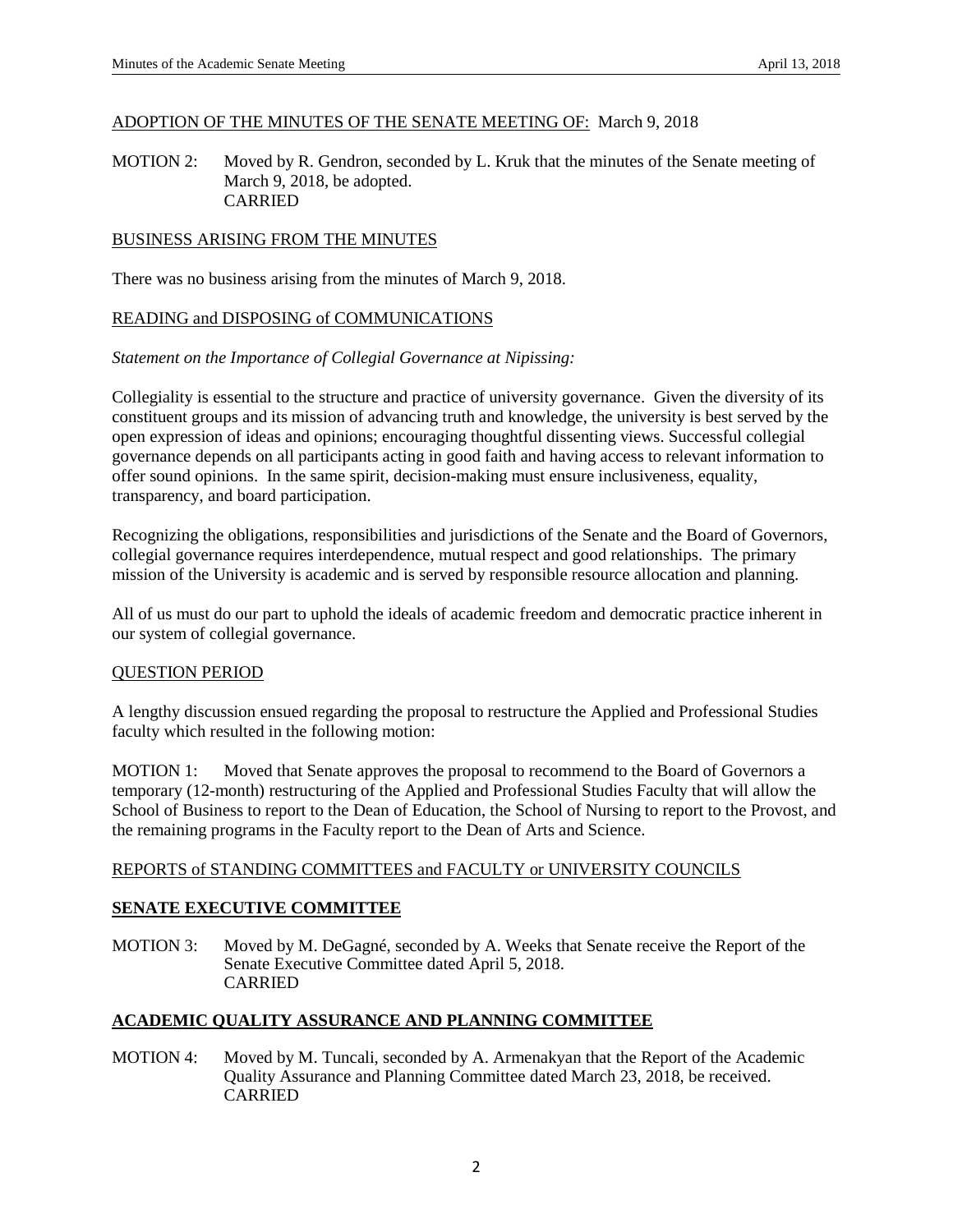## **GRADUATE STUDIES COMMITTEE**

- MOTION 5: Moved by J. McAuliffe, seconded by M. Tuncali that the Report of the Graduate Studies Committee dated February 26, 2018, be received. CARRIED
- MOTION 6: Moved by J. McAuliffe, seconded by R. Gendron, that Senate approves that the History program requirement changes are made to clearly represent the program as listed. CARRIED
- MOTION 7: Moved by J. McAuliffe, seconded by M. Tuncali, that Senate approves that the prerequisites of EDUC 5157 AND EDUC 6116 for EDUC 5676 Qualitative Approaches to Educational Research be changed to EDUC 5157 OR EDUC 6116 and that the prerequisites of EDUC 5157 and EDUC 6116 for EDUC 5677 Quantitative Approaches to Educational Research be changed to EDUC 5157 OR EDUC 6116. CARRIED

## AMENDMENT OF BY-LAWS

- MOTION 1: Moved by N. Colborne, seconded by R. Gendron, that Senate approve that the terms of reference of Article 9.2 Academic Quality Assurance and Planning Committee (AQAPC) be amended as outlined below:
	- 9.2 Academic Quality Assurance and Planning Committee (AQAPC)
		- (c) Terms of Reference:
			- (i) to engage in an on-going process of long-range academic planning in accordance with the overall academic objectives of the University, and to make recommendations to Senate as necessary and appropriate;
			- (ii) as a part of (i) to review and update on an annual basis for Senate approval, the Nipissing University Strategic Academic Plan, which includes the setting of priorities related to the introduction of new programs or adjustments to current offerings and associated recommendations for appropriate resources;
			- (iii) AQAPC is responsible for review of new academic programs and has the authority to recommend new programs for Senate approval;
			- (iv) AQAPC is responsible for reviewing and providing Senate the substantive outcomes of cyclical review of existing academic programs;
			- (v) AQAPC is responsible for reporting to Senate the recommendations resulting from program reviews;
			- (vi) to direct to Senate or its relevant committees/subcommittees, as necessary, any issues which arise from the Committee's planning discussions regarding physical facilities or other aspects of the educational environment;
			- (vii) to deal with such other matters as may be assigned from time to time by Senate.
- MOTION 2: Moved by N. Colborne, seconded by D. Iafrate, that Senate approve that the *Ex Officio* membership of the Senate Committees, Subcommittees and Council be amended as outlined below: CARRIED
	- 9.1 Senate Executive Committee (EXEC)
	- (a) *Ex Officio* Members:
		- (i) the President, who shall be (Chair);
		- (ii) the PVPAR, or designate, who shall be (Vice-Chair);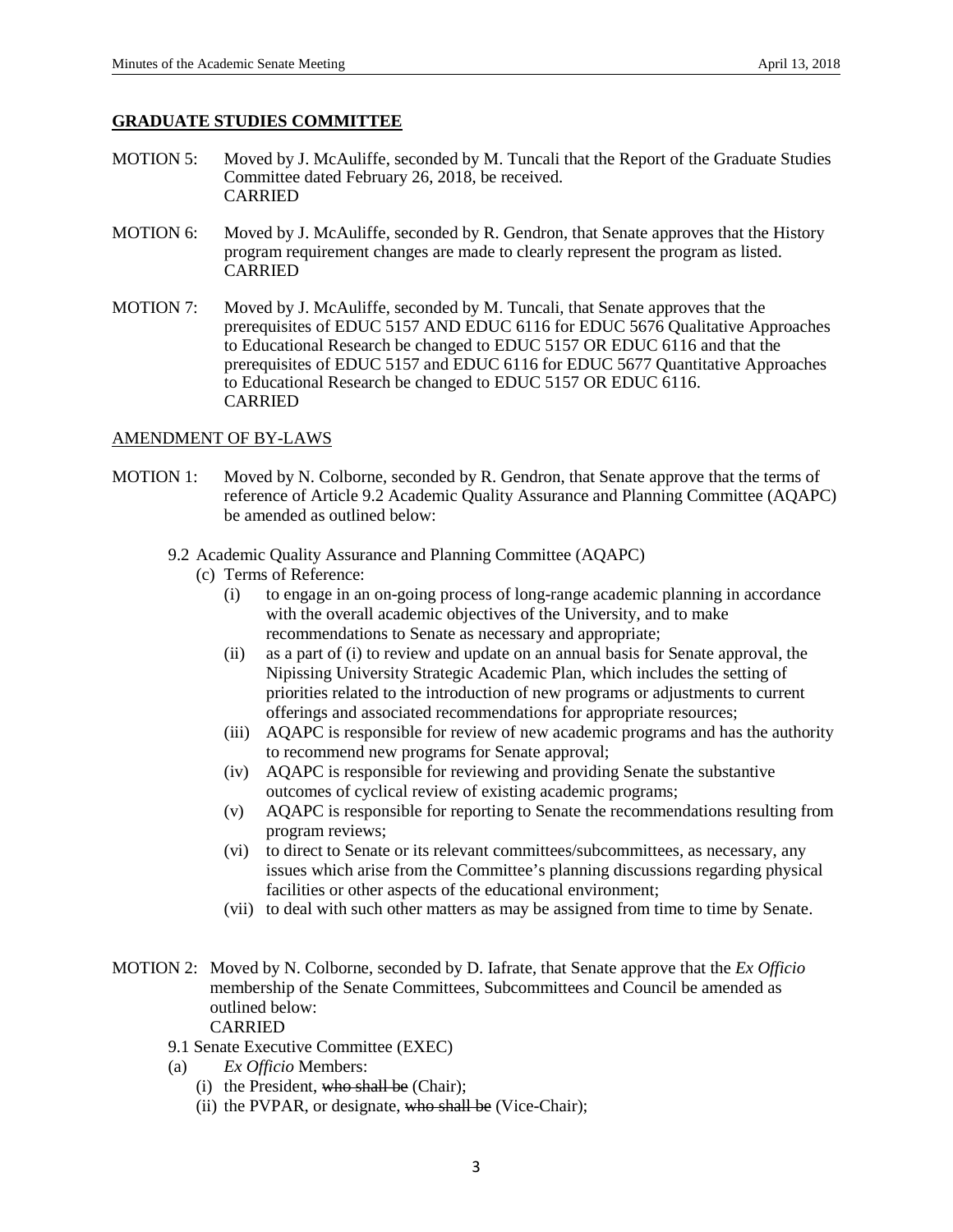- (iii) the Deans, or their designate;
- (iv) the Speaker; and
- (v) the Deputy Speaker.
- 9.1.1 By-Laws & Elections Subcommittee (B&E)
- (a) *Ex Officio* Members:
	- (i) the Speaker, who shall be (Chair);
	- (ii) the Deputy Speaker, who shall be (Vice-Chair);
	- (iii) the PVPAR, or their designate; and
	- (iv) the Senate Secretary (non-voting).
- 9.1.2 Honorary Degrees Subcommittee (HON)
- (a) *Ex Officio* Members:
	- (i) the President, who shall be (Chair);
	- (ii) the PVPAR, or designate, who shall be (Vice-Chair);
	- (iii) one (1) Dean, or designate, chosen by the Senate Executive Committee;
	- (iv) one (1) representative chosen by and from the Board of Governors; and
	- (v) one (1) representative chosen by and from the Alumni Advisory Board.
- 9.2 Academic Quality Assurance and Planning Committee (AQAPC)
- (a) *Ex Officio* Members:
	- (i) the PVPAR, or designate, (Chair);
	- (ii) the Dean of Graduate Studies and Research;
	- (iii) the Dean of each Faculty, or their designate;
	- (iv) the Registrar;
	- (v) the Executive Director of Library Services, or designate;
	- (vi) the Director of Institutional Research and Planning;
	- (vii) one (1) representative chosen by and from the Board of Governors.

#### 9.3. Undergraduate Studies Committee (USC)

- (a) *Ex Officio* Members:
	- (i) the PVPAR or designate, (Chair)
	- (ii) one (1) Academic Dean, or their designate, who shall be (Vice-Chair); and
	- (iii) the Registrar, or designate.
- 9.3.1 Undergraduate Standing & Petitions Subcommittee (S&P)
- (a) *Ex Officio* Members:
	- (i) the Registrar,  $\frac{1}{2}$  (non-voting) or designate, who shall be (Chair); and
	- (ii) one (1) Academic Dean, or their designate.
- 9.3.2 Undergraduate Services & Awards Subcommittee (S&A)
- (a) *Ex Officio* Members:
	- (i) the Vice-Chair of USC, who shall be (Chair);
	- (ii) one (1) representative chosen by and from the Aboriginal Council on Education;
	- (iii) the Financial Aid Manager (non-voting);
	- (iv) a representative from Development named by the PVPAR (non-voting);
	- (v) the Assistant Vice-President, Students; and
	- (vi) Registrar, or designate.
- 9.4 Student Appeals Committee (SAC)
- (a) *Ex Officio* Member: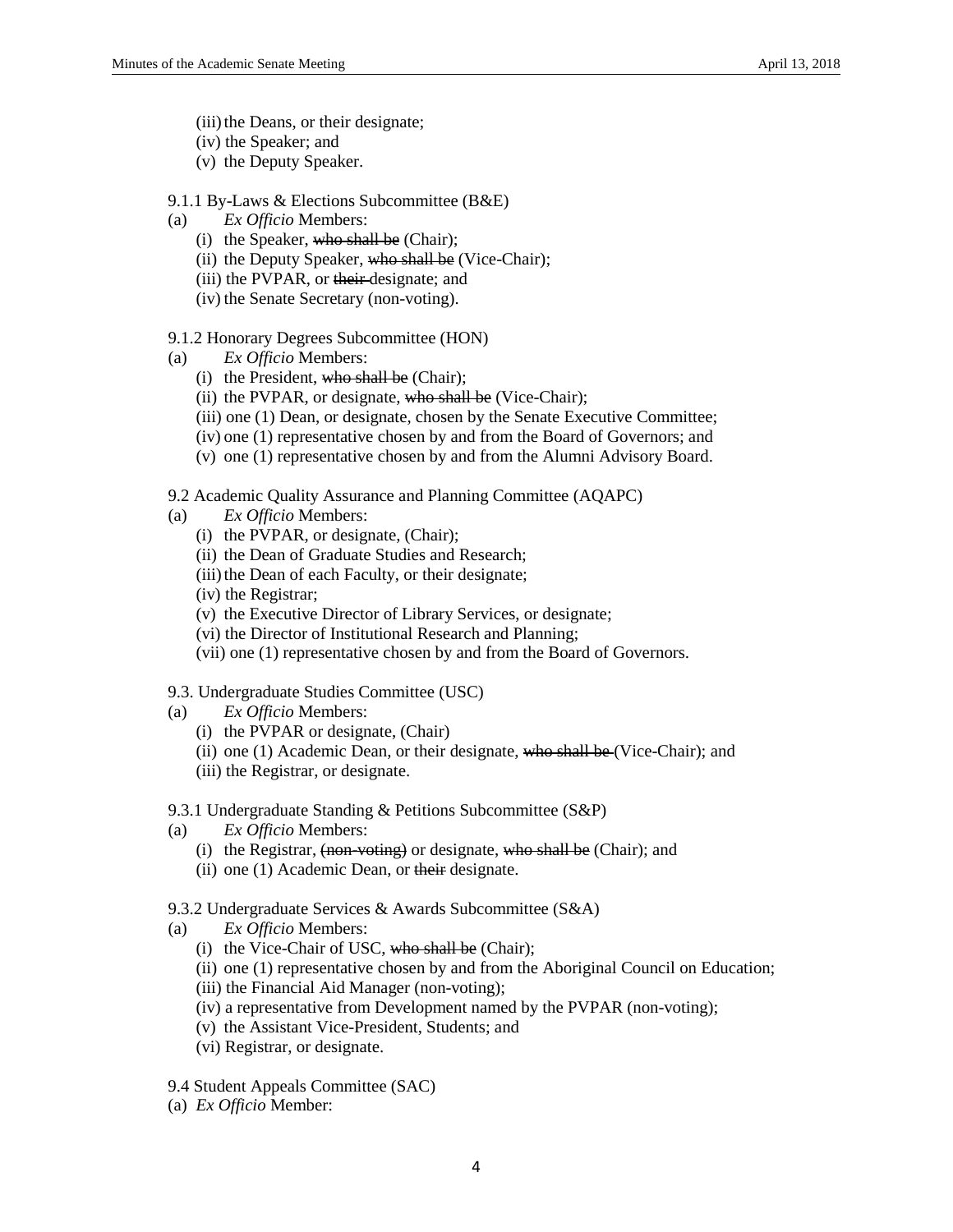- (i) the Registrar, who shall be (Chair).
- 9.5 Teaching & Learning Committee (T&L)
- (a) *Ex Officio* Members:
	- (i) one (1) Dean, or their designate, whom shall be (Chair); and
	- (ii) the Executive Director of Library Services, or designate.
- 9.5.1 Library Advisory Subcommittee (LIB)
- (a) *Ex Officio* Member:
	- (i) the Executive Director, Library Services, who shall be Chair.
- 9.6 Technology & Infrastructure Committee (T&I)
- (a) *Ex Officio* Members:
	- (i) the Vice-President responsible for Finance and Administration, or designate (non-voting);
	- (ii) the Executive Director, Library Services, or designate; and
	- (iii) the Director of Technology Services, or designate.

#### 10.2 Research Council (RC)

- (a) Membership: Voting Members:
	- (i) the Dean of Graduate Studies and Research who shall be (Chair);
	- (ii) one (1) other Academic Dean, or their designate;
	- (iii) six (6) faculty members, elected by Senate for a minimum two (2) year term, to include: one (1) faculty member from each Faculty representing the Tri-Council disciplines as follows: 1 CIHR, 1 NSERC, 1 SSHRC, two (2) remaining faculty, and one (1) Canada Research Chair or Indigenous Education Chair;
	- (iv) one (1) student representative from a Graduate program;
	- (v) the PVPAR or designate; and
	- (vi) the Executive Director of Library Services, or designate.
- 10.3 Graduate Studies Committee (GSC):
- (a) Members:
	- (i) the Dean of Graduate Studies and Research, or designate, who shall be (Chair);
	- (ii) the PVPAR, or designate;
	- (iii) the Registrar, or designate;
	- (iv) the Executive Director of Library Services, or designate;
	- (v) one (1) Academic Dean, or their designate;
	- (vi) Graduate Coordinators/Graduate Chairs from each graduate program, or designate;
	- (vii) one Graduate student from each level of graduate studies; and
	- (viii) one Graduate student Senator (non-voting).

# **•Notice of Motion that Senate approve the proposed revisions to the membership of the Joint Standing Committee of the Board and Senate on Governance as outlined below:**

- (a) Ex Officio Members:
	- (i) the President of the Nipissing University Student Union (NUSU) or designate
- (b) Members Elected by Senate:
	- (i) three (3) Senators or non-Senators elected by Senate, **with at least one being a Senator**
- (c) Members Elected by the Board: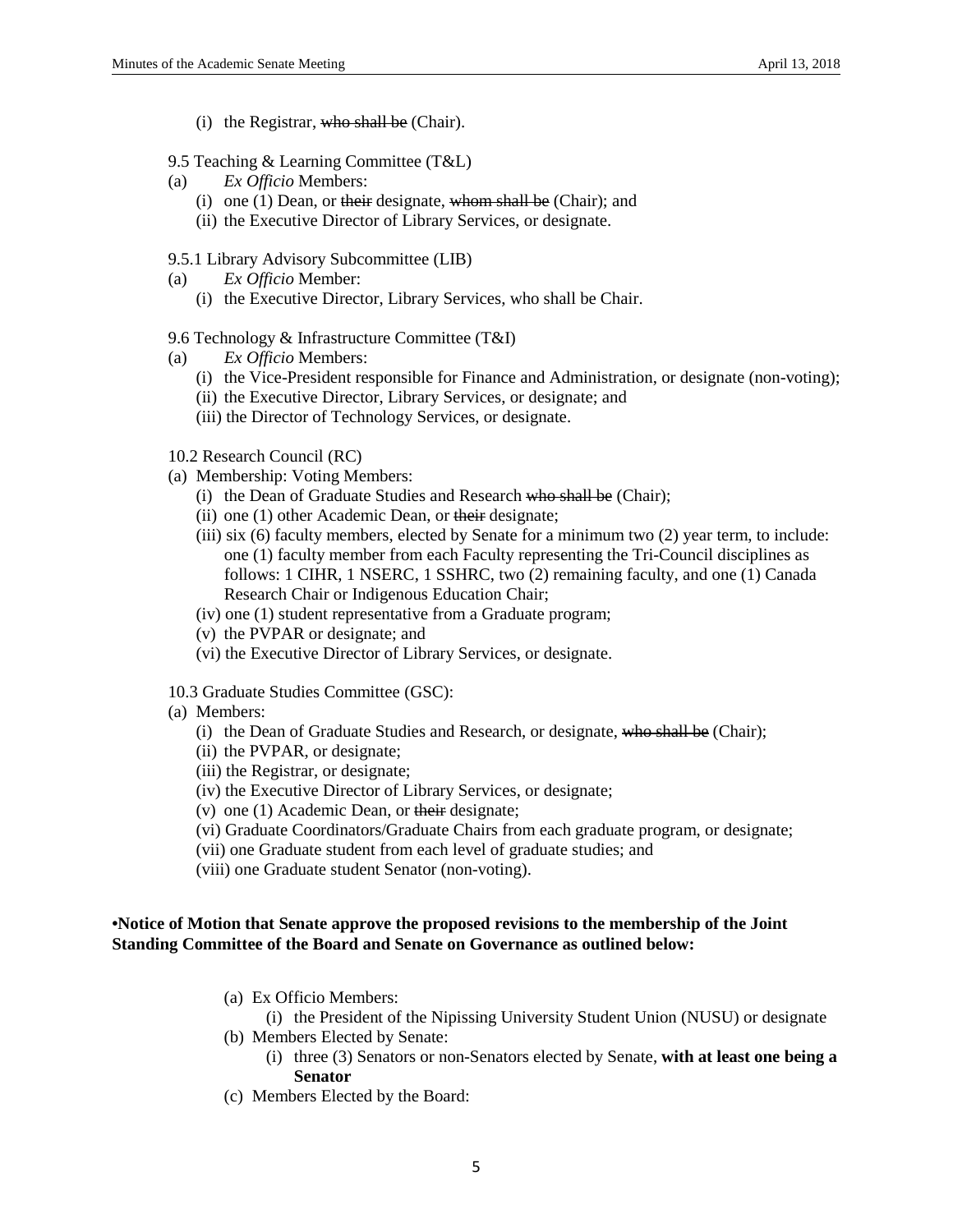- (i) three (3) **non-constituent** members of the Board of Governors elected by the Board
- (d) Terms of Reference:
	- (i) to periodically review on an at least an annual basis the governance structures and practices of the University to foster bicameral communication and collegiality and to recommend amendments to by-laws, practices or policies as may be advisable;
	- (i) to establish and oversee a procedure for providing a joint orientation to new members of the Senate and Board as a means of promoting the effective governance of the university;
	- (ii) to establish and oversee a statement on the importance of collegial governance at Nipissing;
	- (iv) to address issues that may arise concerning a lack of civility and decorum in the conduct of the interaction of the Senate or Board and which cannot be satisfactorily addressed under the existing policies and bylaws of each, and to recommend amendments to by-laws, practices or policies as may be advisable; and
	- (v) to oversee the implementation of the recommendations of the Special Governance Commission Report of October 27, 2016.

# **ELECTIONS**

MOTION 1: Moved by S. Renshaw, seconded by J. Allison that A. Burk replace D. Tabachnick on the Chancellor's Award for Excellence in Teaching selection committee. ACCLAIMED.

#### REPORTS FROM OTHER BODIES

The President provided an electronic report that will be included as an attachment.

The Provost and Vice-President Academic and Research provided an electronic report that will be included as an attachment.

The Joint Board/Senate Committee on Governance advised that the joint budget report is in the works and will be available for May meeting. They will meet one more time this academic year.

NUSU Executive, J'aime Brunet reported that they are continuing with Wellness Wednesdays. Student of the week and Sugar Daddies will also continue. If you are aware of any deserving students, please nominate. There is a job fair on April 26<sup>th</sup> at 10:00 a.m. to 2:00 p.m. at the Grand Event Centre, please advise students. Free grilled cheese sandwiches were handed out to students on National Grilled Cheese Day. Valedictorians will be announced in the near future. The theme for FROSH this year will be Disney. We hope to grow the green initiative in the future. New directors are starting May 1.

No reports were provided by:

- The Vice-President, Finance and Administration
- Board of Governors
- Alumni Advisory Board
- Council of Ontario Universities (Academic Colleague)
- Indigenization Steering Committee